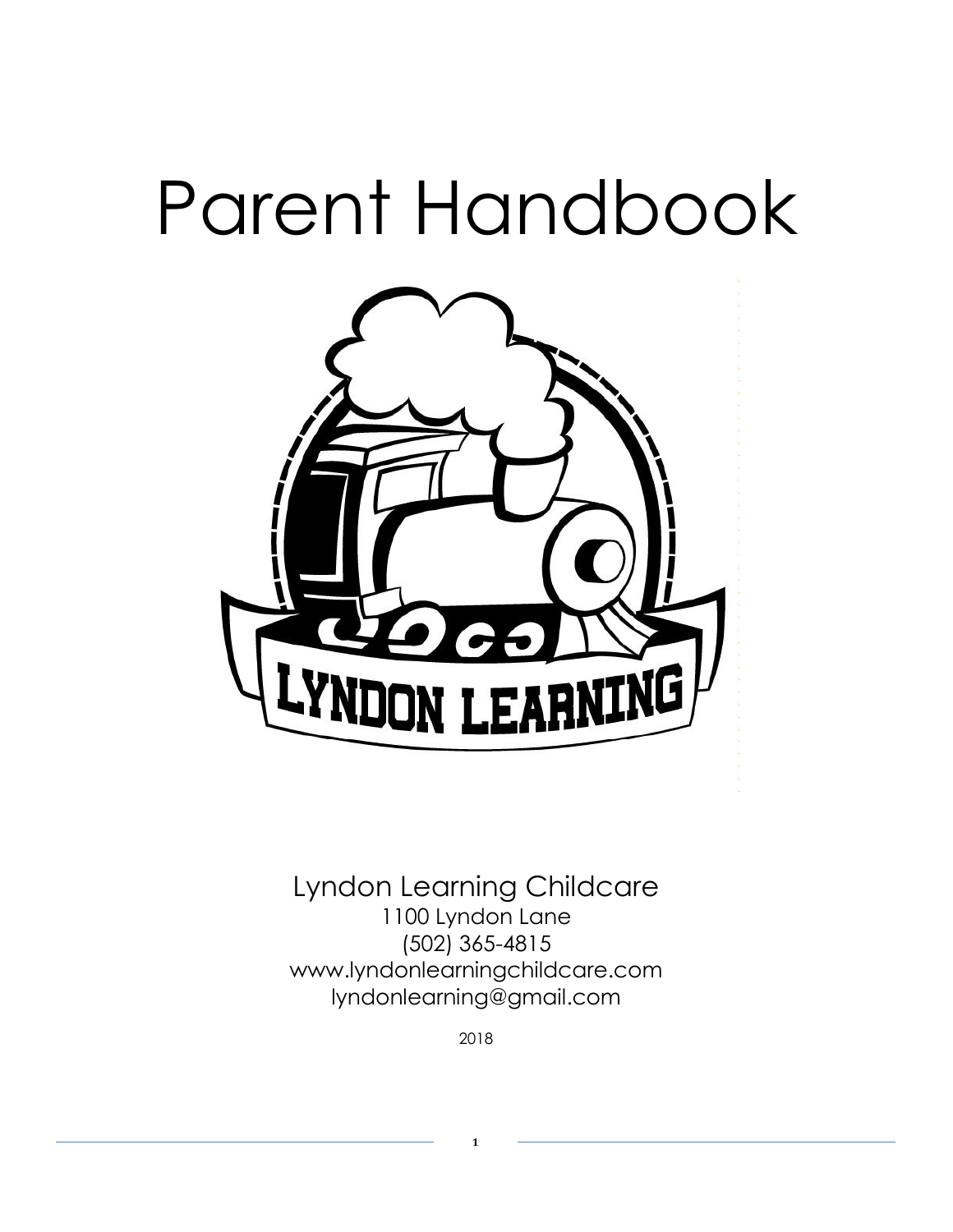#### Contents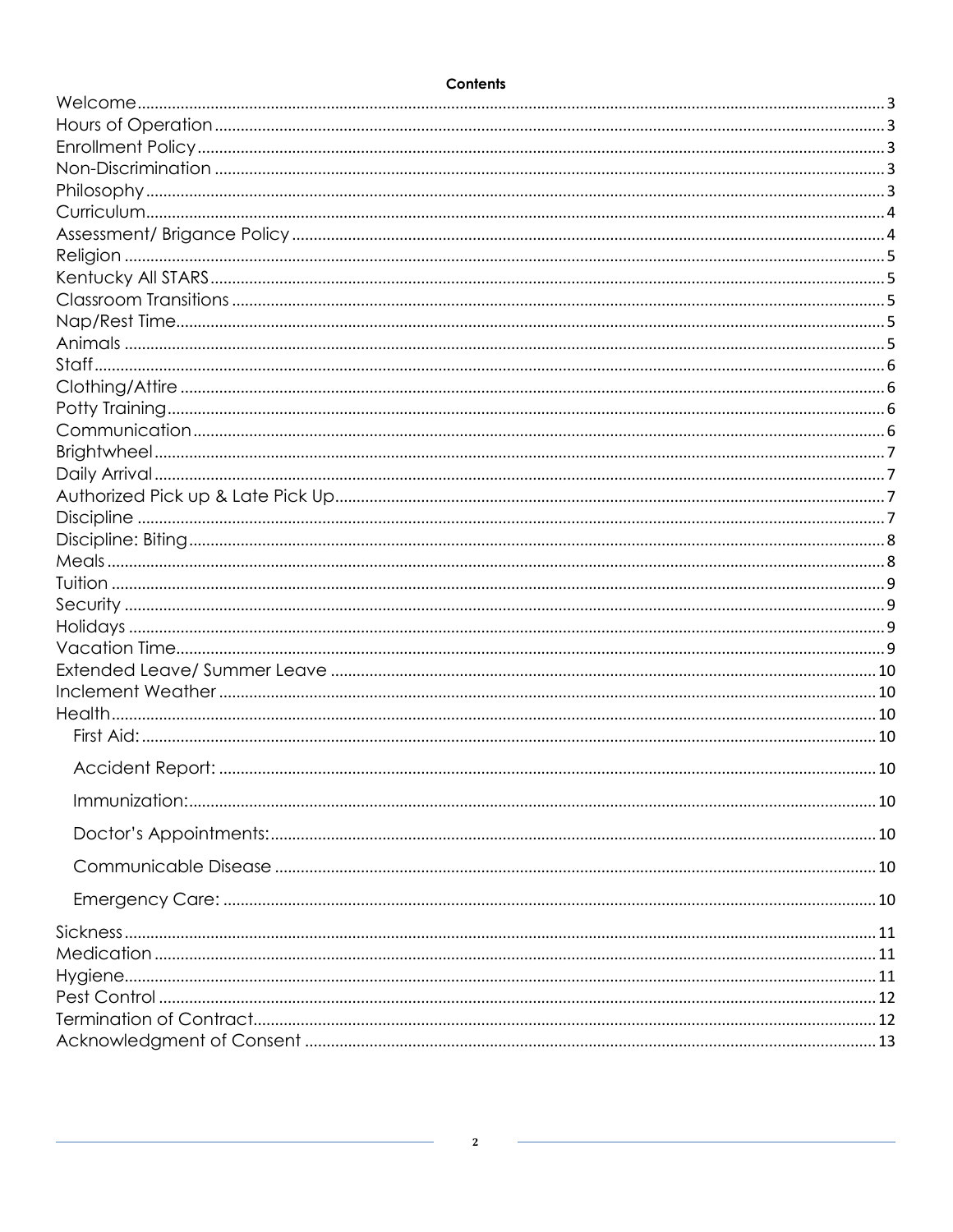## **Welcome**

<span id="page-2-0"></span>Here at Lyndon Learning Childcare, we would like to welcome your family and invite you to become a part of ours. We opened in March of 2017 as a new facility licensed by the State of Kentucky to care for children ranging in ages from 6 weeks through 5 years old. We are located at 1100 Lyndon Lane beside the Westport Village Shopping center.

This handbook covers much of the information you will need regarding our child care philosophies, our personalized and incremental learning programs for each age group, our unique approach to the development of social skills and self-esteem and our business policies. Our hope is that this handbook will facilitate a greater understanding between provider and parents/caregivers. Please read this handbook carefully and let us know if we can answer any questions.

Thank you.

## **Hours of Operation**

<span id="page-2-1"></span>Lyndon Learning Childcare is open Monday through Friday 6:30 am to 6 pm. Please see our Holidays Calendar for the days care will not be available.

## **Enrollment Policy**

<span id="page-2-2"></span>Enrollment includes the registration fee, deposit, and paper work. There are several forms that must be completed and provided to center management before we can assume the responsibility of caring for your child. No Exceptions. This is to ensure that your child will get the very best care possible. The following forms are required by the State of KY and must be completed prior to enrollment: Emergency Medical Authorization Form, Enrollment Forms, Immunization Forms, Allergy alert form, Contract for Care, New Child Enrollment Questionnaire.

We operate on a first come, first served basis. A child's place is confirmed/help only after enrollment. Everyone is welcome to join our waitlist. The waitlist gives current families, families with siblings and staff members priority.

#### **Non-Discrimination**

<span id="page-2-3"></span>Lyndon Learning Childcare welcomes families of any race, color, sex, religion, nationality, creed, sexual orientation, marital status or age. All families will have equal rights, privileges and opportunities within the programs and activities available and within the policies that govern the center.

#### **Philosophy**

<span id="page-2-4"></span>Lyndon Learning Childcare is a high quality, educational environment for children ages 6 weeks through prekindergarten. While here, you will find a safe, warm and caring environment which provides for the unique needs of each child, needs which we understand are ever growing and changing. Your child's teacher will diligently nurture their physical, emotional, educational and social development. How?

Lyndon Learning Childcare believes in the value of both structured and flexible activities. We provide a center wide curriculum and supplement this with the **Creative Curriculum** approach to learning which teachers use to create a cohesive learning environment throughout a child's the various developmental levels helping them to achieve their educational milestones as set by the **Kentucky Early Childhood Education Standards**. We want to track and celebrate these achievements with each child through assessment using the **Brigance** system. Lyndon Learning Childcare strives to exceed parent's expectations with daily, clear communication by your child's teacher and management with the help of **Brightwheel**. Our safety and security measures include open concept classrooms with security cameras and a secure coded front entry.

**3**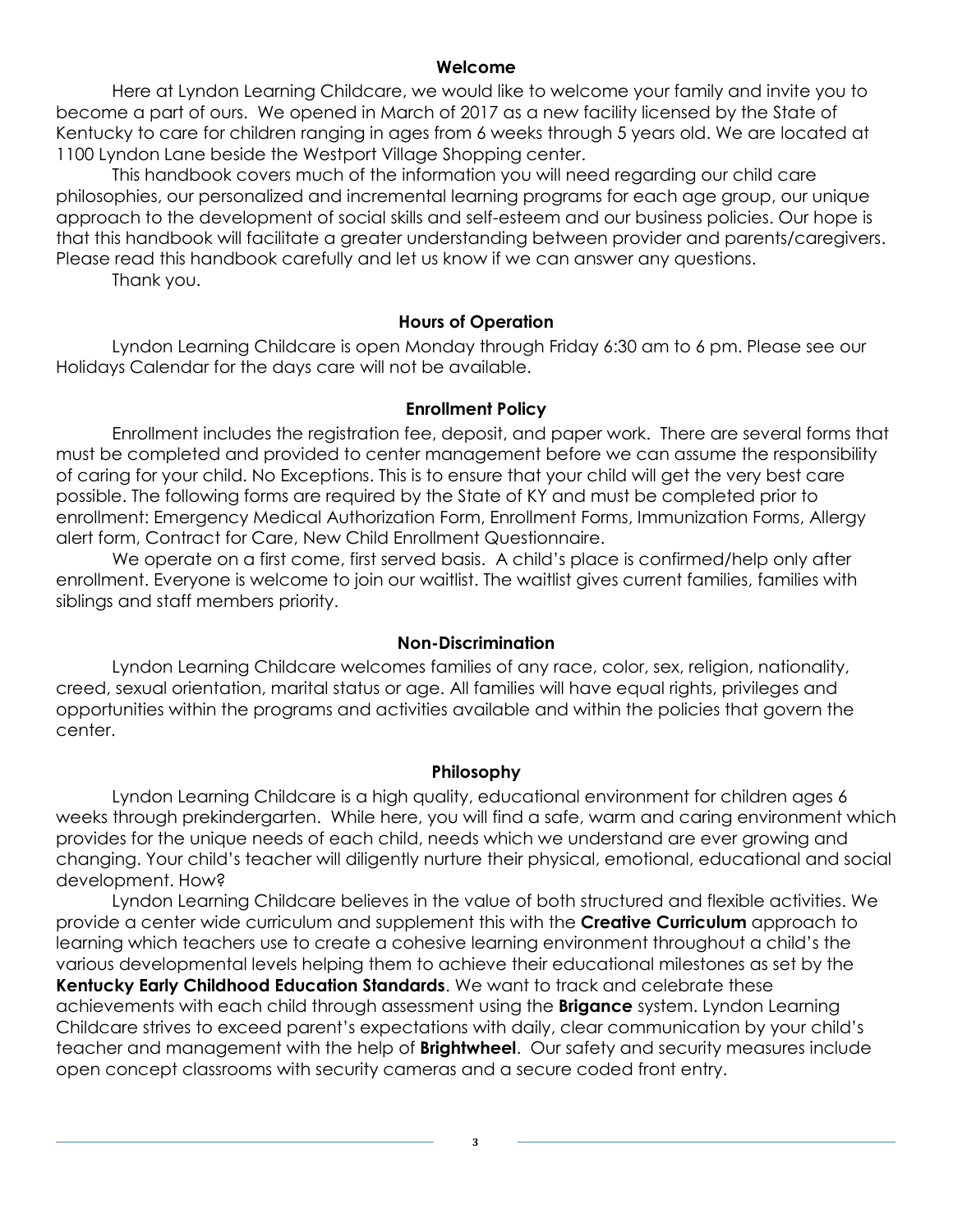## **Curriculum**

<span id="page-3-0"></span>Lyndon Learning Childcare uses a center wide curriculum which teachers (for all age groups) use to create a cohesive learning environment. Each child will experience the current theme through lessons that are developmentally appropriate. Teachers will facilitate Hands-On Learning Experiences with a variety of engaging educational activities. In addition to our regular curriculum, we will celebrate all the regular holidays as well as your child's birthday! This can be found posted in our lobby. Teachers will post a more in-depth and differentiated lesson plan in their classroom each week so that parents may see the precise activities and skills that are the current focus.

Every student will focus on the same Weekly Theme as well as the current week's Letter, Number, Shape, and Color. You will find a well-rounded variety of activities where your child can learn their alphabet, recognize colors and shapes, count, learn sequencing and sorting patterns, practice writing their names and small words. They will develop language skills and learn to socialize with their peers in group situations.

Additionally, it is widely accepted that manners need to be taught and we believe that teaching your children manners gives them lifelong survival skills. In fact, children who don't have social graces are likely to have a more difficult time with friends, family and teachers. This is why we stress the importance of good manners in a variety of situations. "Please, Thank You, Yes/No Ma'am, Excuse Me" are just a few examples of etiquette that we will instill in your children. So, when children are polite, kind and honest, they develop character!

Lyndon Learning childcare features three distinct outdoor play areas: Toddler Playground, Preschool Playground & Garden/Sensory Play Area. Our two separate playgrounds offer age appropriate, safe play with specialize play times for each classroom. The Garden/Sensory Play Area features a creative space for students to garden and explore.

Beginning in 2018, we will implement a supplementary curriculum called, **Creative Curriculum**.

## **Assessment/ Brigance Policy**

<span id="page-3-1"></span>Lyndon Learning uses Brigance assessment system to record students' progress. Brigance begins at birth and will follow your child all the way to Kindergarten. After completing initial assessments in your child's first month in attendance, your child's teacher will do semi-formal assessment checks throughout the year. Semi-formal assessment checks may use the Brigance system, anecdotal observations, informal assessments during activities, time sampling, running accounts, or event sampling.

In the case of serious developmental delay and concern, teachers will report to the Director. After she analyzes the results and has a thorough discussion with the teacher about the child, she will decide whether or not to recommend First Steps (under 3 years) or the Jefferson county school system. First Steps is a Kentucky statewide early intervention system. If they decide intervention is necessary, they will provide you with appropriate information and services to help your child towards the path to success.

Each child will have an Assessment Folder that will contain any assessment related materials. Parents will have access at all times but this will stay in the classroom till your child's last day so our teachers can continue to add to it. This will include but not be limited to the Brigance assessment forms, a developmental checklist, and any additional notes, photos or pieces of child work related to the child's current developmental level.

Teachers may use Brightwheel to record students' progress. The teacher may record them using the "Observation" tool in Brightwheel or send you messages about children's' progress. This is an aspect of Brightwheel that is still in development by the application itself. We intent to use it as it is available. Special notes may be marked with "Kudos"!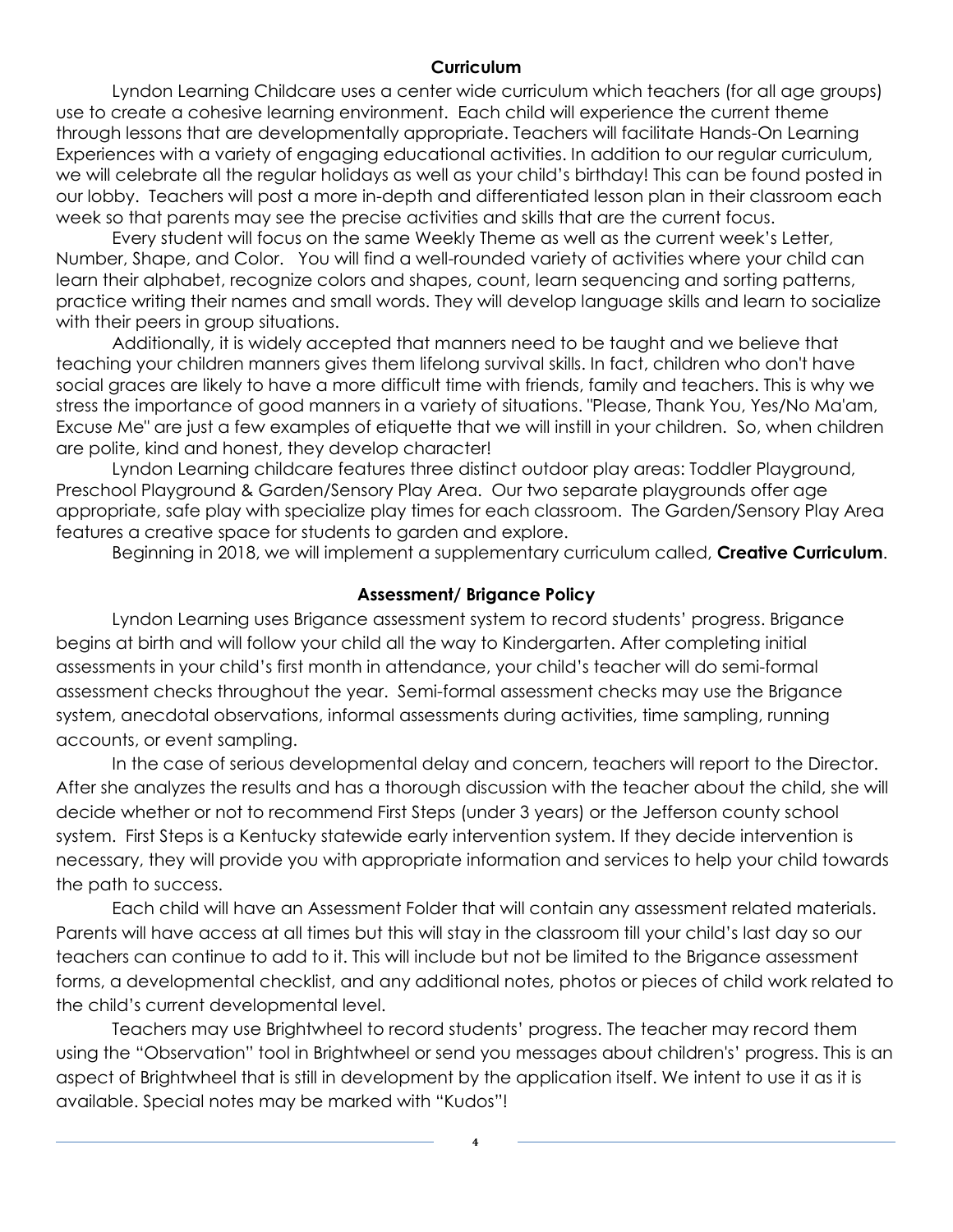## **Religion**

<span id="page-4-0"></span>Lyndon Learning Childcare respects the role of parents with regard to religious practices. We will not teach religious doctrine, however, we will celebrate Christmas and Easter according to the Christian tradition. Bible stories may be included in our curriculum. We understand that children sometimes have sensitive questions, such as inquiries about death. Be assured that we will respect your faith based explanations as you communicate them to us. If your child observes a particular holiday, let us know so that we can include that special day in our center.

## **Kentucky All STARS**

<span id="page-4-1"></span>Lyndon Learning Childcare participates in the Kentucky All STARS program. This program is used to recognize and support quality early care and education programs throughout the Commonwealth. Participating programs have made a commitment to continuous quality improvement and are supported through training, technical assistance, and coaching. You will see that Lyndon Learning Childcare continues to strive for higher STARS ratings as we grow.

## **Classroom Transitions**

<span id="page-4-2"></span>Due to being a smaller center, you will also find that transitions cannot always occur immediately but students will age together in their classes and move in large groups as our PreK students go off to Kindergarten. At Lyndon Learning Childcare, we go by a child's development, not by age. Example, there will be some potty trained, and mature 2 year olds who blossom in a Preschool room, and likewise, a not toilet trained 3 year olds who would do better remaining in our early preschool program. We found that it is best to move children between classrooms in a developmentally appropriate manor, which is not the same as age appropriate.

## **Nap/Rest Time**

<span id="page-4-3"></span>As per state regulations, each child is required to have a rest period. If your child no longer naps, he/she may engage in quiet activities on their nap cot, but must allow their classmates to have the opportunity to sleep. Parents may bring in sleep things such as blankets, pillows, lovies. It is the responsibility of the parent to remember to bring these home each week to be washed.

#### **Animals**

<span id="page-4-4"></span>At Lyndon Learning Childcare, we want to provide your child with the best learning environment possible. Part of a well-rounded education is learning about animals, their needs and how to be responsible for them. Kentucky Child Care regulatory policy will allow the following enclosed or caged classroom animals with parental consent: fish, hamsters, gerbils, guinea pigs, hermit crabs, turtles, birds, non-poison amphibians, bearded dragons, rabbits, chinchillas as well as caterpillars and butterflies.

It is possible for your child to have a class pet brought in for learning purposes. You will be notified in advance via a classroom lesson plan. Animals in the classroom will always be kept in clean, child safe, animal appropriate cages (such as aquariums) at all times. Any contact with a student will be done with 100% teacher supervision. Students will wash hands immediately upon finishing touching the animal. It is the parents responsibility to notify a teacher or member of administration if they would not like their child to have contact with an animal.

Service Animals may be on the property as needed.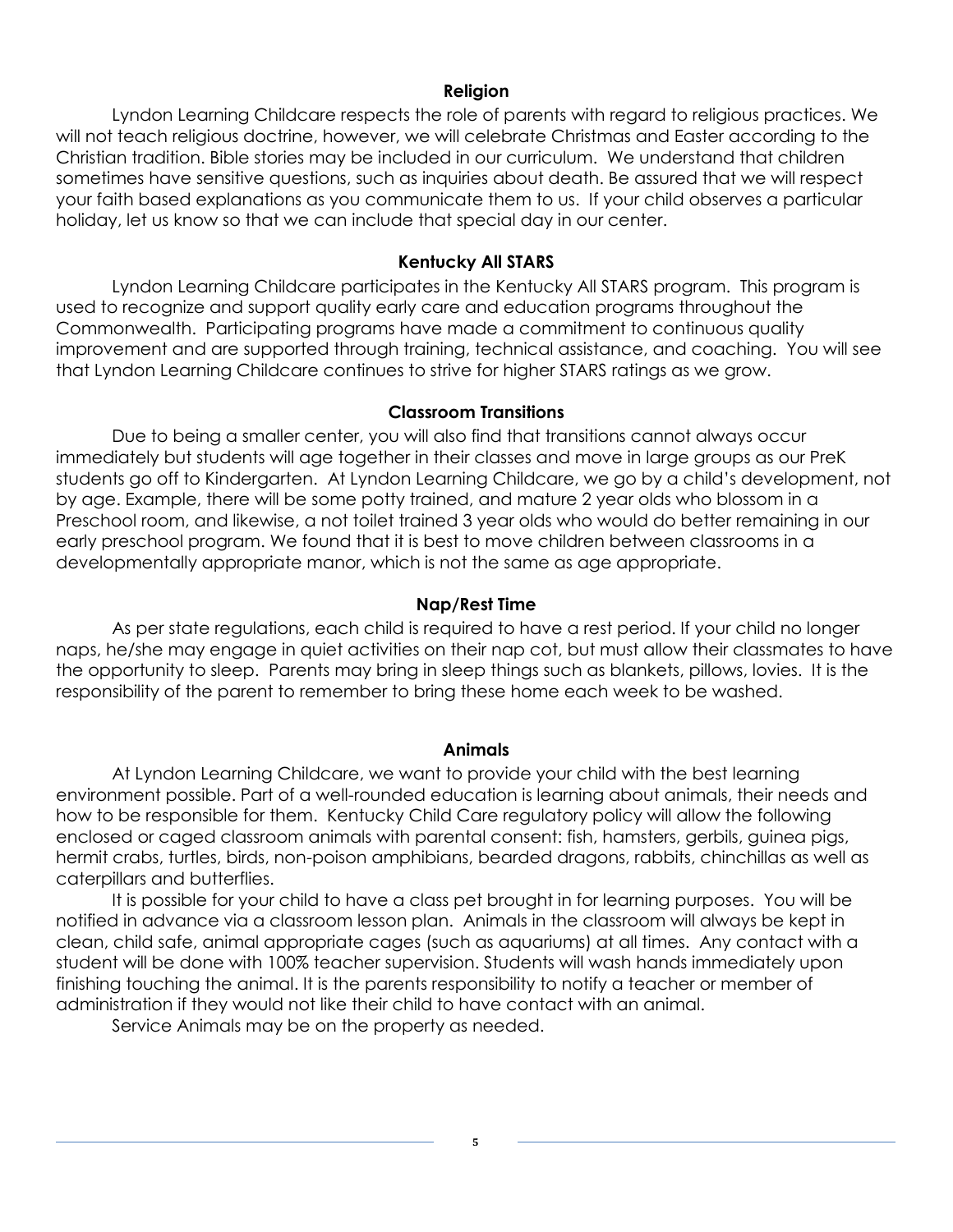## **Staff**

<span id="page-5-0"></span>All Lyndon Learning team members have a unique experience in the care of children and bring these positive and enlightened experiences to our center. They are professionally trained in their specialty and will complete 15 additional hours of Continued Education Programs annually. All new employees will receive a comprehensive orientation in addition to two weeks of 'on the job' training. We will have staff who are trained in C.P.R., first aid and have Pediatric Head Trauma certification present at all times.

All staff members and volunteers will have Background Checks as required by state. Additionally, a Child Abuse/ Neglect screening record will be completed on every staff member, regardless of role. All staff will complete the required T.B. screening every two years.

#### **Clothing/Attire**

<span id="page-5-1"></span>Children must be dressed for the day when brought to the center. Please dress your child in loose, comfortable and easily washable play clothes. Sometimes children's clothing will get soiled and could stain depending on the activities of the day. Shoes should be close-toed, have a strap around the heel and sturdy enough for outdoor play.

All children need to keep at least two spare change of clothing at the center in case of accidents. This should be packed in a gallon size zip lock bag and left in your child's classroom at all times. All clothing and belongings should be clearly marked with child's name to avoid loss and confusion. Please remember to mark coats also since many children have coats that look alike.

Lyndon Learning is not responsible to lost or damaged clothing. We do our best to keep everyone clean and their things organized. Please help your child's teacher by maintaining a clean, organized cubby for your child.

## **Potty Training**

<span id="page-5-2"></span>We are very happy to assist you in Toilet training your child when you feel they are ready and it is developmentally appropriate. The average age to begin Toilet training is 2 years old. We believe that a cooperative effort between parents and our teachers will make the process smoother. We also believe that Toilet training should be a positive experience for your child. We will never scold or reprimand the child for having an accident in their pants or not using the potty. Please ask for our Parent Potty Training Letter when you are ready as this will have all the details and ideas that we have found work!

#### **Communication**

<span id="page-5-3"></span>Communication between parents, teachers, and center administration is vital to providing the best possible care for your child. We believe in providing daily information regarding your child's care at Lyndon Learning Childcare. We maintain an open door policy for parents. Parents are welcome in the center at all times. It is important that we share openly concerns or ideas that will have a positive outcome for the children.

Brightwheel Communication: If you need to reach your child's teacher about something directly related to your child's day then send a message. Attendance changes can be sent through brightwheel. Admin receive notifications for all Brightwheel communications coming in but will leave these for the teacher to communicate back with parents. If you need an admin for a more specific question or concern please use email. This is also the most secure, private form of communication.

We have several methods available for the sharing of information: Brightwheel, E-Newsletters, Blog Posts, Facebook and Instagram.

**6**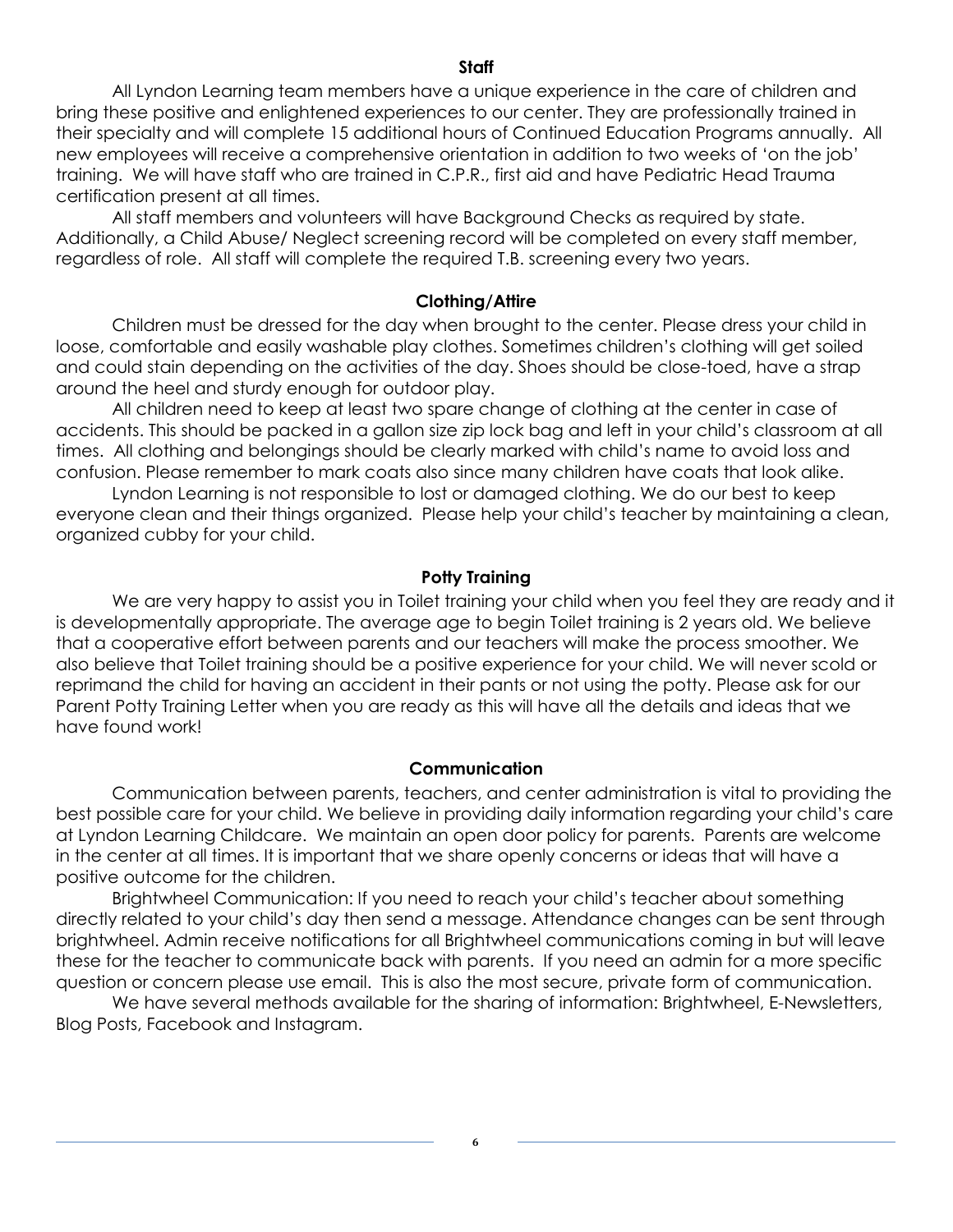## **Brightwheel**

<span id="page-6-0"></span>Upon enrollment, parents will be invited to join Brightwheel which is a parent communication app that can be downloaded for free to be used by Lyndon Learning and the child's parents for Daily Updates, Administrative Data Entry, Calendar, Parent to Teacher Communication, Assessments, and Billing.

Each classroom is equipped with a Communication Station that has a touchpad for teachers to access Brightwheel. This is for teacher use only. Please keep in mind that Brightwheel comes second to insuring your child has the best, safest learning day possible. Often days can get busy but teachers will do their best to keep the app updated as moments come available.

## **Daily Arrival**

<span id="page-6-1"></span>Each child must be signed in and out daily using the app Brightwheel using the tablet located in each classroom. It is always your responsibility to accompany your child into the facility, assist them with washing their hands and see that they are received by a staff member. If there are any instructions or changes for your child's day, please let us know about them, either verbally or using the app Brightwheel upon arrival.

We recommend that children arrive in time for breakfast, which is served at 9:00am. If your child arrives afterwards please be sure to feed your child before they come.

All children are requested to be dropped off by 10:00 a.m. This is to ensure a smooth transition into the learning activities. Please contact us if you are unable to drop off by 10:00 a.m. so that we can plan lunches for the children and staff. We ask that children are not dropped off during nap time, unless prior arrangements are made with the director. Naptime is important for health and development and therefore we try to minimize disruptions. Please check with the director/admin to arrange alternate drop off times.

## **Authorized Pick up & Late Pick Up**

<span id="page-6-2"></span>When picking up your child from our Center, you should check with your child's teacher for a brief summary of your child's day, including any accidents or problems. No child will be allowed to leave with anyone other than their custodial parent and/or guardian that is authorized for pick up on the registration form. Additionally, this individual must present a state picture I.D. at time of pick up (NO EXCEPTIONS). Only then will we release the child and this authorized individual will then sign themselves and the child out along with the time they departed. You, the parent or guardian, may authorize additional individuals to pick up your child on your registration form. However, we will NOT release your child to them without verbal or written confirmation from you, the custodial parent and sign out with full signature and time.

Lyndon Learning Childcare is licensed to provide care from 6:30 a.m. till 6 p.m. thank you for ensuring we remain in compliance by picking up your child by 6 p.m. Occasionally situations arise that make lateness unavoidable but these should be infrequent occurrences. Continued failure to pick up can result in termination of care. A \$3 per minute late fee is charged for any child left past the closing time of 6:00 p.m. Late fees must be paid promptly by check.

## **Discipline**

<span id="page-6-3"></span>At Lyndon Learning Child Care, we treat all children with respect and, in turn, the children learn to respect each other. We achieve this through love, consistency, and firmness. The children learn the rules of the daycare as a part of their daily routine. Teachers may correct a child gently, but firmly and explain that a particular behavior is not acceptable. Once the child fully understands the rules and chooses to disobey them, the following developmentally appropriate guidance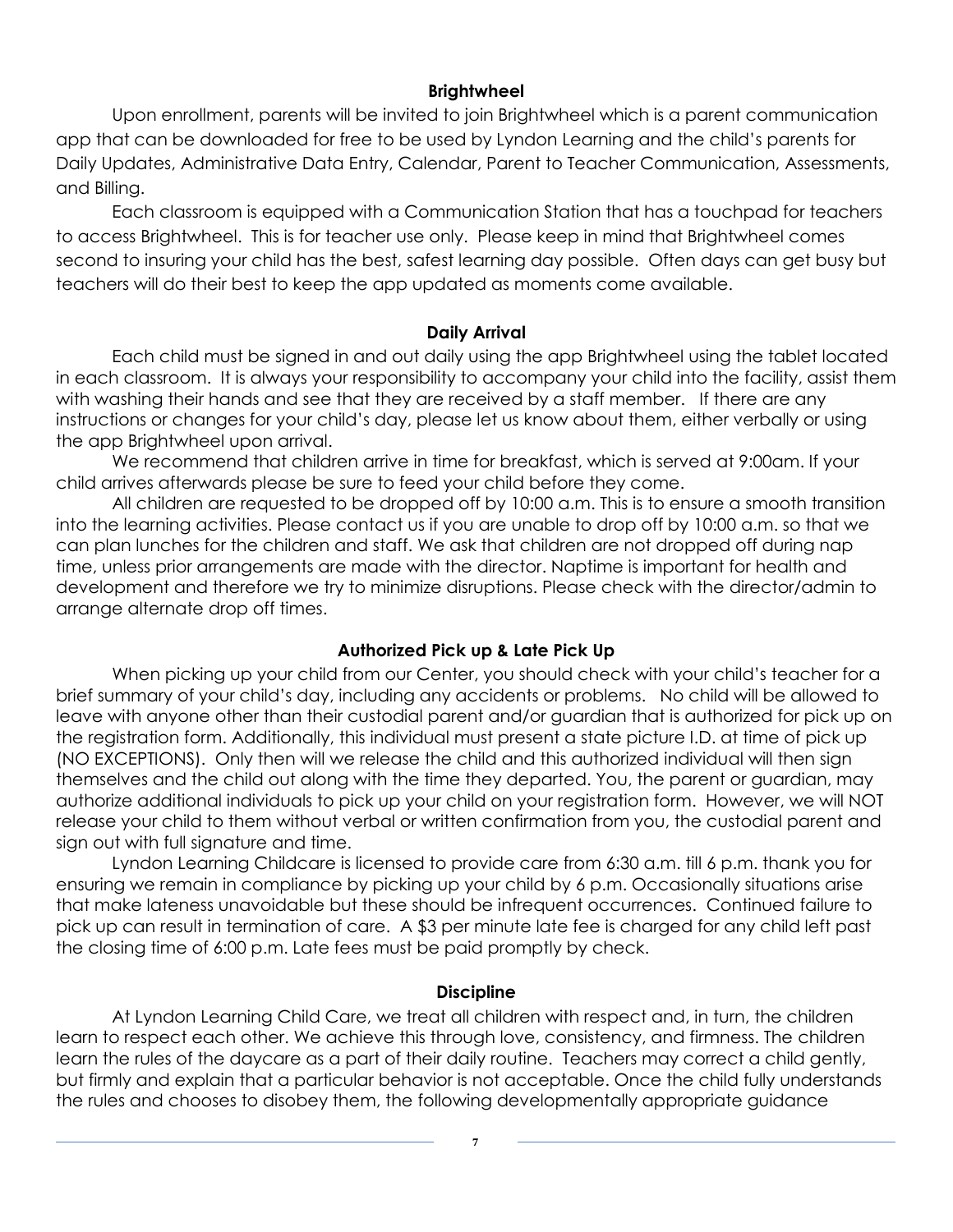techniques may be used. These techniques are: Redirection - Time Out - Removal of Privilege. We will NEVER use the word BAD to the children. They are NOT bad. However, as children grow and learn, some of their behaviors may be unacceptable and need correction. We always let the child know that we love them and are interested in them. If you would like to see our extended behavior plan please ask.

We do not use physical punishment on any child at any time. Yelling is not permitted in our learning center. Additionally, Parents / Guardians are not permitted to yell or physically punish their child at Lyndon Learning Childcare. When a child's behavior is continually upsetting or dangerous to the staff or others, a conference will be called with the Parents / Guardians. If the problems cannot be resolved, arrangements will need to be made for the child to receive care elsewhere.

## **Discipline: Biting**

<span id="page-7-0"></span>At Lyndon Learning Childcare, we understand that it is not uncommon for a child to bite due to teething or lack of ability to communicate leading to feelings of frustration. Our centers action plan for biting is as follows:

- First, we comfort the child receiving the bite while cleaning the wound and applying ice.
- Second, the child who has given the bite will be asked to sit out for one minute per year of their age. It will be explained that biting is not acceptable. You may hear us tell them "no bite" and if a child is too far from reach to stop the incident, they will understand when we calmly but firmly say "no bite".
- Third, an incident report will be written and will need to be signed by both child's parents upon pickup. This copy will stay at the center for documentation. If you would like a copy to take home please ask. Also, unless previously requested by parents, only bites that break the skin or need additional care will lead to a parent notification before the end of the school day.

If a bite breaks the skin, the parents of the child who gave the bite will be notified to come and pick up their child. Additionally, if a bite requires additional care or if a child has continued to bite multiple times in a single day, despite the best efforts of the staff to prevent it, parents will be notified to pick up their child. If the behavior does not change, a meeting will be set up with teacher/management to develop an action plan. . If after all attempts have been made and the child continues to bite, Lyndon Learning Childcare reserves the right to dismiss said child from the program.

## **Meals**

<span id="page-7-1"></span>Lunch, snacks, milk, juice, and water will be provided for your child. Meals and snacks will be nutritious and in accordance with the United States Department of Agriculture guidelines. Menus will be posted and emailed to parents monthly. If your child has special dietary needs, you will need to provide a medical statement. Please be sure you have specified any allergies and dietary restrictions. If a child has a special dietary need, substitute meals or snacks may be brought from home. Infants are always fed on demand. Written feeding instructions are required from Parents / Guardians of infants, including type of food and/or formula, amount of food and/or formula, and feeding times.

Parents / Guardians are responsible for feeding the child if he/she will arrive after a mealtime. Current mealtimes are 9:00 for AM Snack, 12:00 for lunch, and 3:00 for snack. We cannot accept outside food in our classroom or feed a child using food brought in outside of a meal time or without a doctor's note.

Birthdays are always special. We ask that parents make arrangements with their child's teacher to celebrate this special occasion. Due to health regulations, special treats must be either store bought or made in center by our chef. Cupcakes or Rice crispy Treats can be made in our center and can be arranged for a reasonable fee. Please see the Director two weeks before if you are interested.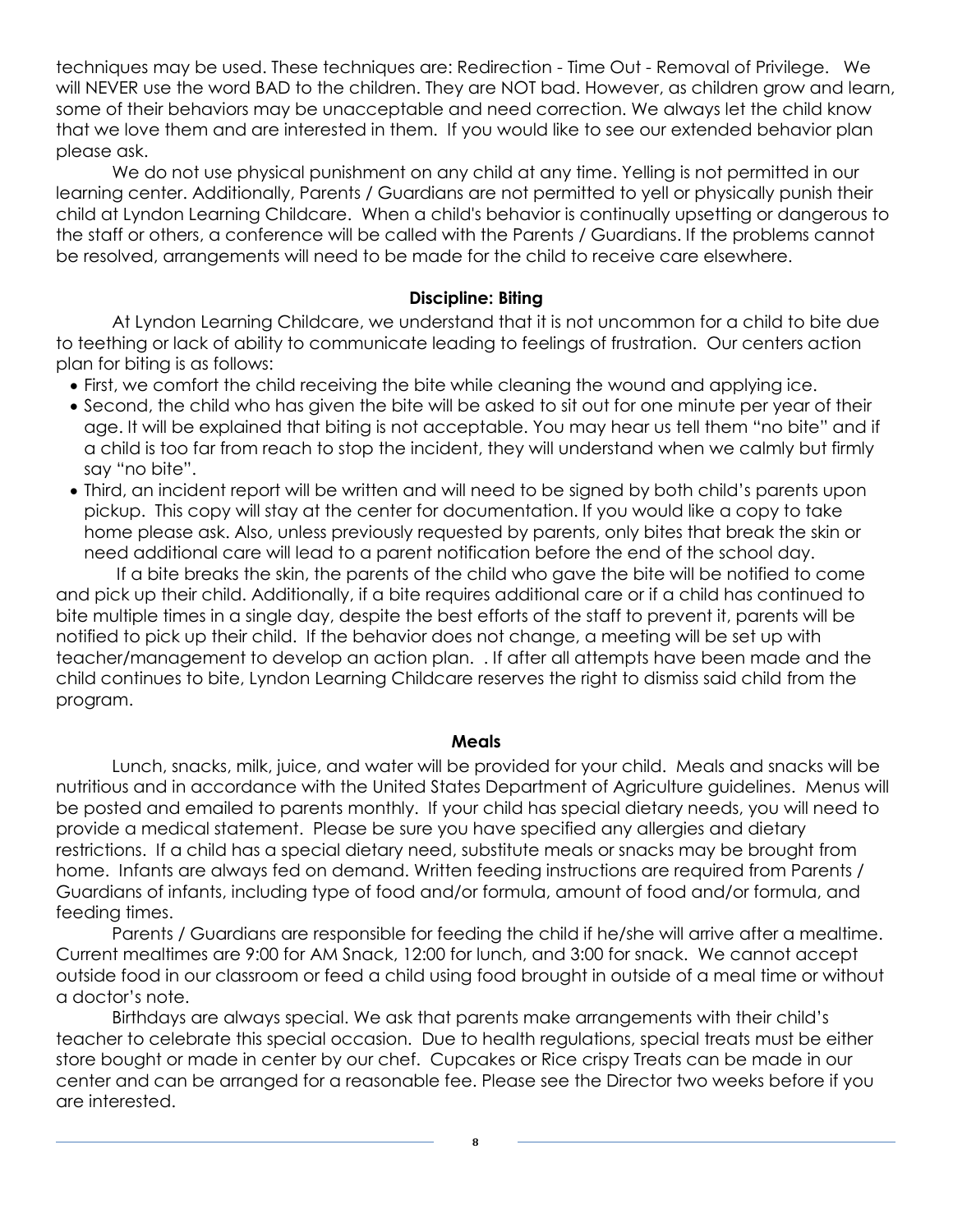## **Tuition**

<span id="page-8-0"></span>Tuition is payable in advance or by 6:00pm each Friday as payment for the upcoming weeks care. There will be a late payment fee of \$30 per day, for each child. Whenever a late payment occurs, the late payment plus current payment must be made prior to the child returning to the center.

Tuition varies by room in which care is being provided, not age. Lyndon Learning Childcare reserved the right to raise rates at any time with a 30 day notice.

The yearly registration fee is due based on enrollment date of each individual child.

Payment can be made via Brighwheel, check or money order. If a check is returned for insufficient funds, you will be required to pay a \$30 returned check fee. Lyndon Learning Childcare reserves the right to only accept money orders from any parent that has a history of returned checks.

A \$3 per minute late fee is charged for any child left past the closing time of 6:00 p.m. Late fees must be paid promptly by check.

In the event that Lyndon Learning Childcare is closed on the day tuition is due (weather, holidays, etc.) then tuition will be due the next scheduled attending day by 10am.

Brighwheel will be used for Billing and Invoices. Receipts will be given for tuition payments upon request. We will also keep track of your payments throughout the year for tax purposes.

#### **Security**

<span id="page-8-1"></span>We have a fully secure front entry with a 'pass code' system for admittance, monitored by camera. Classrooms are designed with open concept allowing for accountability between teachers, and each is equipped by surveillance cameras with memory storage capability.

## **Holidays**

<span id="page-8-2"></span>Lyndon Learning Childcare will be closed on the following holidays: New Year's Day, Memorial Day, Fourth of July, Labor Day, Thanksgiving Day and the day after, Christmas Eve and Christmas Day, and New Year's Eve and New Year's Day.

Lyndon Learning Center reserves the right to have up to 4 scheduled early dismissal days a year to be used at the owner's discretion. The reasons for using these may include but are not limited to teacher training, deep cleaning/ maintenance.

Parents will be asked to declare if they will be bringing their child around major holidays to anticipate staff need. For the above holidays and possible half days, full tuition is due, unless you are using a vacation day. Our employees are paid for these holidays. If the holiday falls on a weekend, the weekday closest to the holiday will be the day that we are closed (Ex: Fourth of July falling on a Saturday, the center would be closed on Friday to observe that holiday), (Ex: Christmas Eve and Christmas Day falling on a Saturday/Sunday, the center would be closed the Friday prior and the Monday after to observe the two holidays).

## **Vacation Time**

<span id="page-8-3"></span>Parent is entitled to receive one weeks of tuition free vacation time per year. Vacation time is earned and may be used after 6 consecutive months of paid enrollment, pending the Parents / Guardians account is not delinquent. Vacation time must be taken in full and cannot be carried over into a new program year. Vacation time may be used for illness, vacation or personal time. Parent must request the use of their vacation time at least two weeks in advance and may not use vacation time to pay for outstanding tuition balances.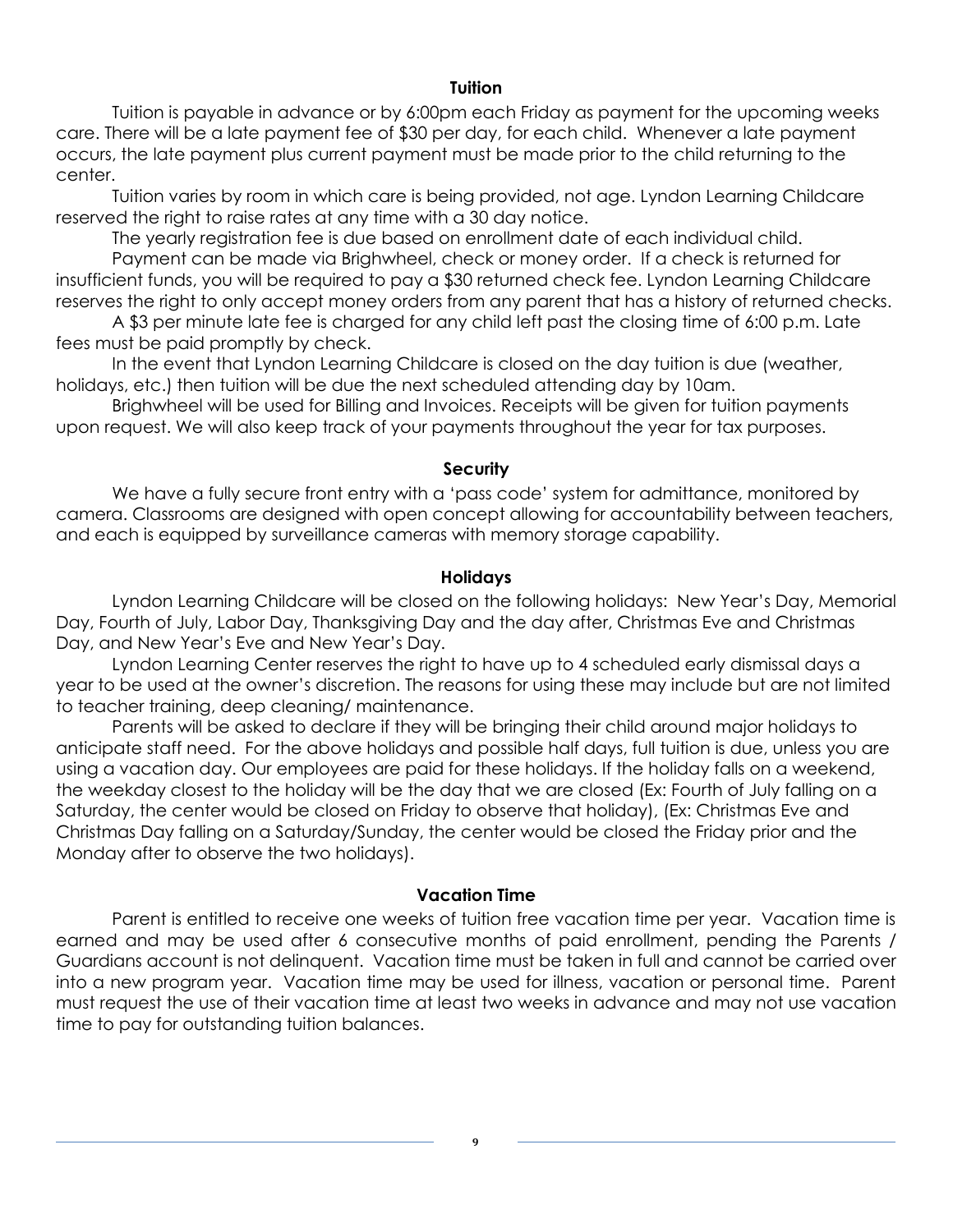## **Extended Leave/ Summer Leave**

<span id="page-9-0"></span>Parents may request a leave of absences for more than three weeks. You will be required to pay a part time rate of at least two days per week for up to 6 weeks. Your child may attend during this time on any two consistent days that work for both parties if this is the parents' choice. If a holiday falls on one of your days, you will be required to pay for that holiday. You may pay for additional days at the part time rate if space is available. After 6 weeks, Full Tuition is required.

## **Inclement Weather**

<span id="page-9-1"></span>Our Center will rarely close for inclement weather. However, if closing should become necessary there will be an announcement on Facebook, Instagram, Email and Brighwheel. You are also able to call the center at any time. Tuition payments are not prorated for weather related closings, except if the center was closed for an extended period of time. If weather causes early closing, then the director or owner will call you either on your cell phone or work phone to give you a time for pick-up. Please check your messages frequently during inclement weather situations.

## **Health**

- <span id="page-9-3"></span><span id="page-9-2"></span>**First Aid:** Minor bumps and scratches are inevitable. Our staff makes every effort to keep the children safe through supervision and childproofing. Minor injuries receive appropriate first aid immediately. However, Lyndon Learning Childcare is legally limited in the scope of first aid that can be provided. For example, staff are limited to the use of soap, water, and Band-Aids and are not permitted to use any non-prescription medications.
- <span id="page-9-4"></span>**Accident Report:** An accident report will be recorded including a detailed explanation and signed by teacher, director and parent. A copy will then be kept on file. With no exceptions, Parents will be notified immediately of all signs and symptoms of illness or accidental happenings.
- <span id="page-9-5"></span>**Immunization:** State Regulations require that each child have a health statement, which includes a record of up-to-date immunization with a signature from the child's medical care giver. Each time your child receives a new immunization, we must receive a copy. Your child's health care summary must be complete at the time of enrollment. The Center must have on file for each child a signed Permission Slip for Health Care authorizing emergency care and transfer of medical records to the local hospital. Emergency numbers for reaching the parent or guardian and another authorized person must be on file and kept up to date.
- <span id="page-9-6"></span>**Doctor's Appointments:** Please try to schedule your child's appointment for vaccinations or any outpatient procedures later in the day. Children may not return to school the same day they receive a vaccination or have outpatient procedural care. Vaccinations or medications rarely produce severe reactions; however, when a reaction occurs, swift medical care is critical. Therefore we ask that you observe you child closely at home, following the medical directions given.
- <span id="page-9-7"></span>**Communicable Disease:** In the event a child contacts a communicable disease and exposes the other children, notices of such exposure will be posted, and parents will be notified as quickly as possible. The child will be isolated and made comfortable until the respective parents arrive. If your child becomes sick, or is diagnosed while at home we ask that you notify us immediately so we can post the disease. Your child's name will be kept private. Examples would be: Strep throat, measles, mumps, chicken pox, diarrhea, scarlet fever, pinworms, viral infections, impetigo, hand foot and mouth, RSV.
- <span id="page-9-8"></span>**Emergency Care:** If medical attention is required immediately, the staff will call 911, which will transport the child to the local hospital. Every effort will be made to contact the parents/guardians. The Director will be responsible for making decisions regarding care of a child until EMS and/or parent arrives. Parents / Guardians are responsible for all costs involved in emergency medical treatment, including emergency transportation if required.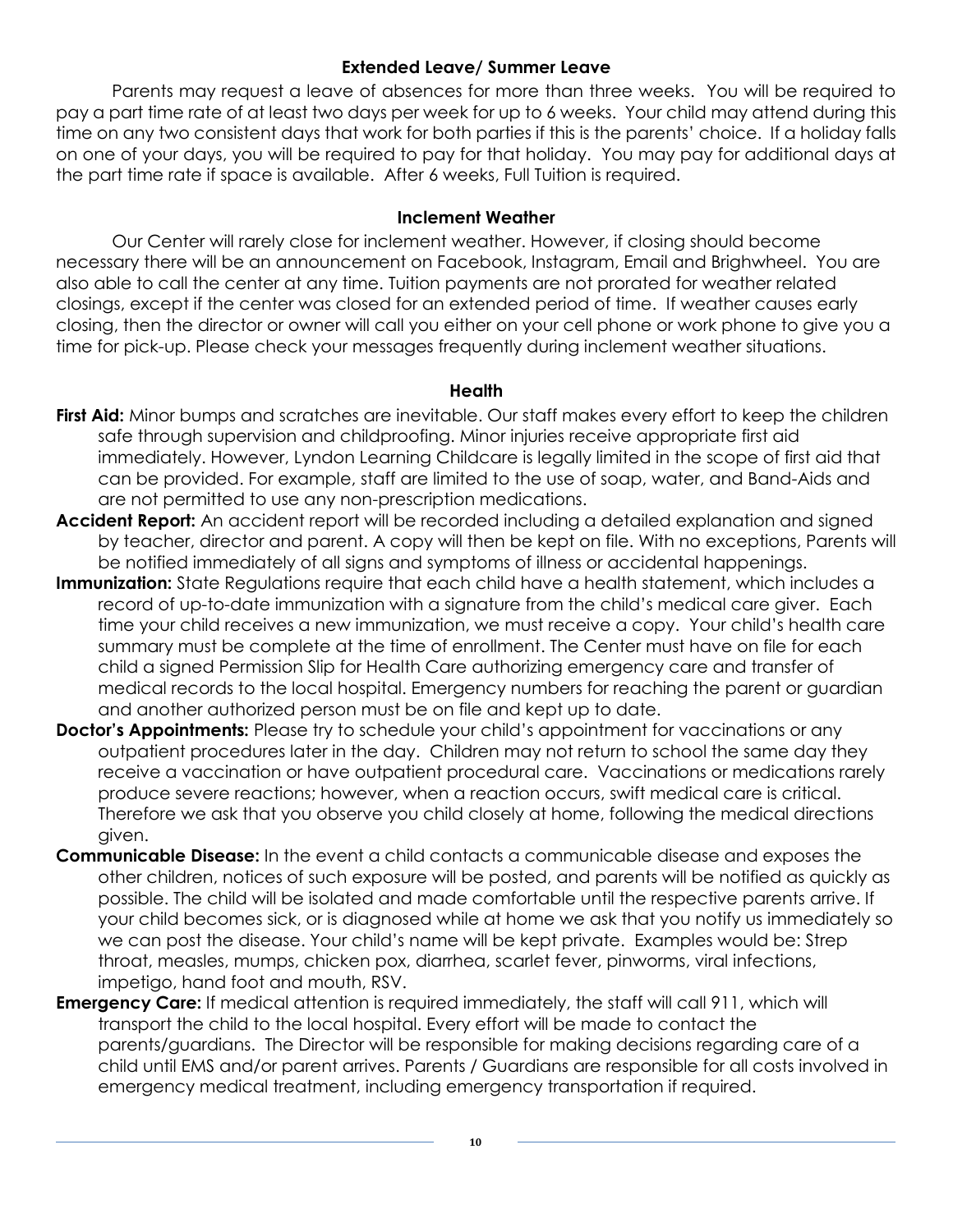## **Sickness**

<span id="page-10-0"></span>Children are not admitted for care if they are exhibiting any of the following symptoms: Fever over 100 degrees, Runny noses, with green or yellow mucous, Red or pink eyes, with or without discharge, Recurring diarrhea or vomiting,

You will be called to pick up your child up if they begin to exhibit any of the following symptoms: Fever over 100 degrees without medication, Runny noses, with green or yellow mucus and not on medication, Red or pink eyes, with or without discharge, and not on medication, Upon the third occurrence of diarrhea (if not medication induced) or the first occurrence of vomiting, any accident that may require minor medical attention. Signs of infection may include green or yellow discharge and fever. If your child has these symptoms, they must be on medication and fever free without the use of fever reducing medication for at least 24 hours before returning to the Center.

Any combination of the above symptoms will prompt the care provider to call you to remove the child from the Center. Sick children want to be at home with their parents. Even on medication, they demand more of the teacher's attention than normal. If at all possible, keep your children home or make other arrangements when they are not feeling well.

## **Medication**

<span id="page-10-1"></span>Medication (prescription and non-prescription) will be given to a child only with the written, daily authorization of a parent or legal guardian. Medication authorization logs are located in the Director's office. The authorization log must be completed for EACH DAY medication is to be administered. We cannot give medication to your child without this daily information completed.

Medication must be clearly labeled and in original, dated containers. Medication prescribed by a physician must be in the original bottle and labeled with the child's name and dosage.

Non-Prescription medicines are not labeled for children under 2 years of age (some for children under 6 years). If a medicine is needed that does not provide dosage information for the age of your child your physician must provide instructions. Your physician note must state the specific brand and type of medication. Have them include generic brands of medicine as well.

After all medication has been logged on the Medication Authorization Log, it must be placed in the locked medication storage box located in the director's office. Parents must place all medication in this box, unless it requires refrigeration. In this case, the medication must be placed in the locked storage box in kitchen refrigerator. All medication storage boxes will be kept out of reach of children and will be locked at all times. Written records will be kept of all medications administered. Only the Director or Owner can administer medication.

Medicine must be taken home each day, only exception is medicine signed in on the form to be given periodically (ex. Diaper rash cream, sunscreen, etc.). Medication cannot be kept in a child's backpack, diaper bag or cubbie. If brought from home, teachers are responsible for collecting it and bringing it to the office for safe keeping till pickup time.

## **Hygiene**

<span id="page-10-2"></span>We maintain strict cleanliness and hygiene standards. Children's hands are washed upon arrival, before and after meals, entering new rooms, coming in from outside and after toilet training. We use paper towels for drying hands. Teachers and caregivers are provided gloves, antibacterial soap, and bathrooms/sinks with hot running water to use each time they care for a new little one. You will notice that the changing tables are wiped with a hard surface sanitizer after each diaper change.

Infants sleep in separate cribs with clean sheets used only by them. Beginning at toddler age, washable nap cots are used. Each child has a separate cot with sheet and blanket that are washed weekly or more frequently as needed. Cots are marked with the individual child's name to avoid sharing of germs.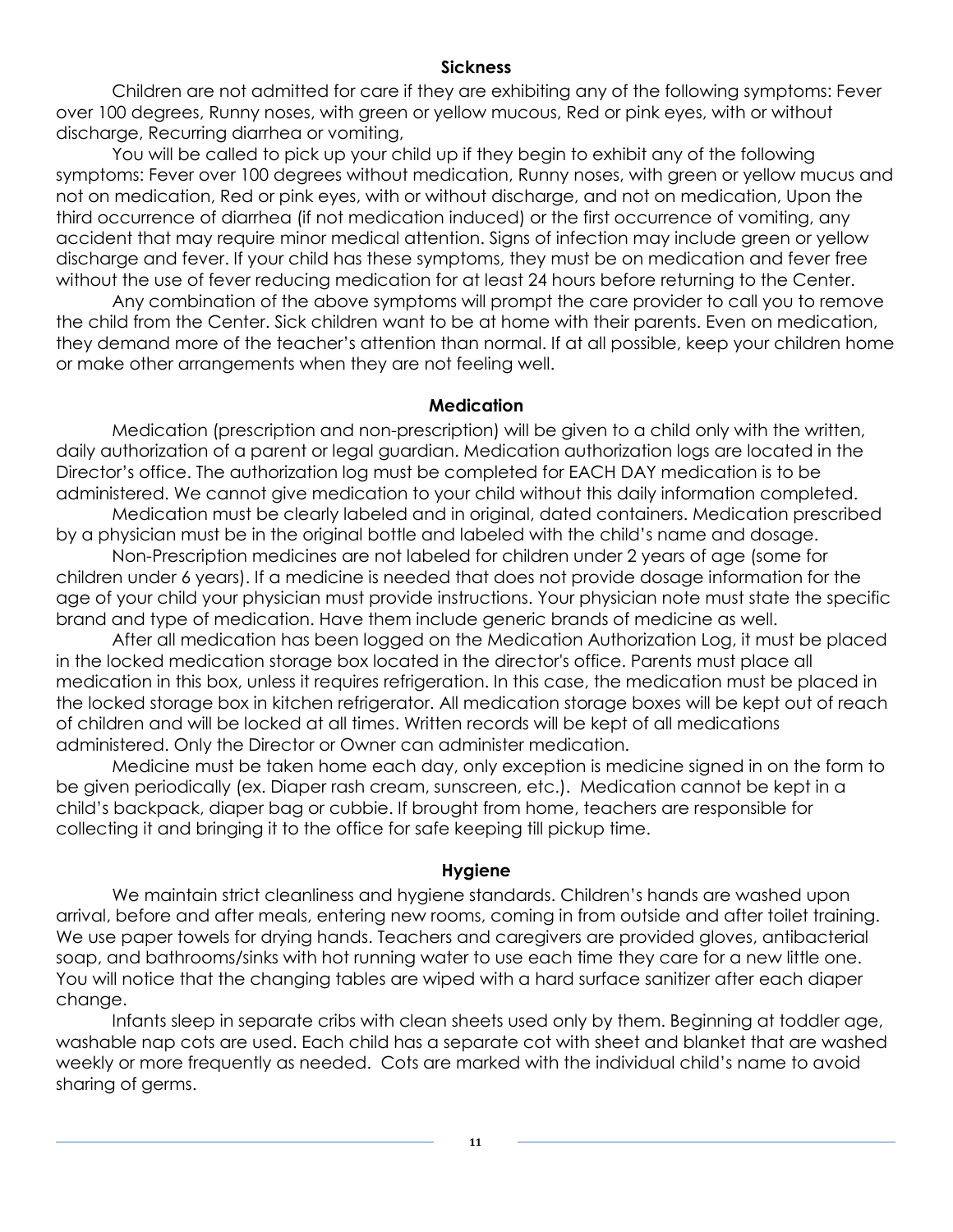## **Pest Control**

<span id="page-11-0"></span>Lyndon Learning Childcare may at some time need to arrange pest control. To comply with state regulations, we will give families and employees at least a 24-hour notice prior to any pest control applications planned for school property. This information will be made available to all parents and employees. As per protocol, Parents will receive an email and a notice will be posted on the main door of the lobby listing the specific application and the planned time for application. Pest control substances will never be applied close to school opening hours.

## **Termination of Contract**

<span id="page-11-1"></span>If the parent (or guardian) have a need to terminate care, a written notice is required twoweeks in advance. Withdrawing from the center without a two week notice in writing will mean you are responsible for payment of the full tuition for that two week period and Lyndon Learning Childcare reserves the right to keep your deposit.

If at any time Lyndon Learning Childcare feels that the care arrangements are not a good fit for a particular child, care can be terminated without notice. Lyndon Learning Childcare may terminate a contract at any time if the following circumstances arise with a Parent or Guardian:

- Disrespect to center staff, director, other parents / guardians or children
- Failure to make appropriate tuition payments in a timely manner
- Excessive personal legal matters that interfere with staff, Parents / Guardians, or a child's ability to enjoy the program.
- Engaging in disparaging remarks (written or verbal) about the provider, staff, program, other Parents / Guardians or children.
- Dissemination of solicitation pamphlets or other paraphernalia on school grounds.
- Engages in conduct that is aimed towards discrediting the provider, staff, program, other Parents / Guardians or children.
- Intoxication or being under the influence while on school grounds.